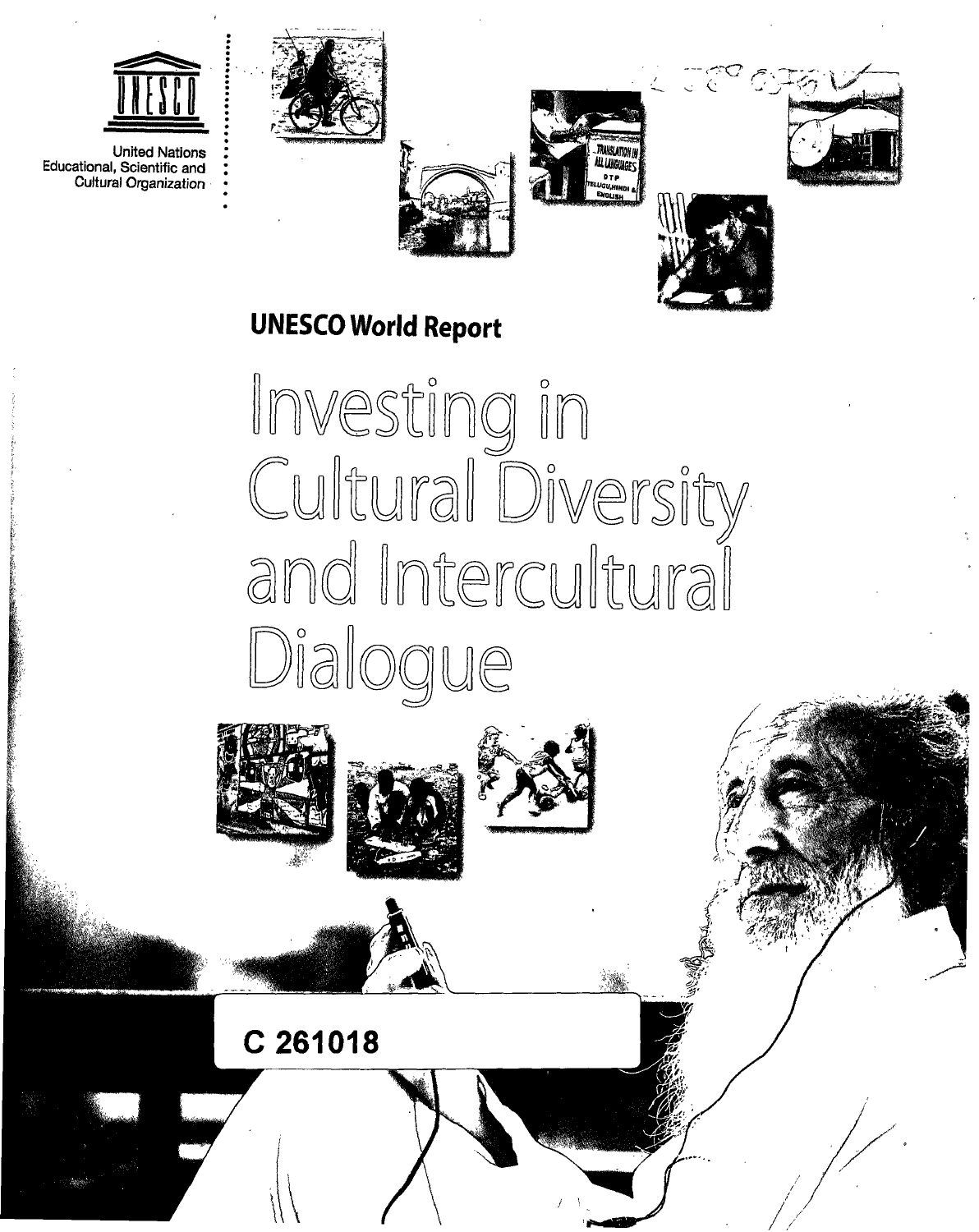

## Contents

| ٧                                                                                                         |
|-----------------------------------------------------------------------------------------------------------|
| ٧i                                                                                                        |
| 1                                                                                                         |
| 9<br>11                                                                                                   |
| 13<br>19                                                                                                  |
|                                                                                                           |
|                                                                                                           |
| 23<br>28                                                                                                  |
| 29<br>.32                                                                                                 |
|                                                                                                           |
|                                                                                                           |
|                                                                                                           |
| 37                                                                                                        |
| 39<br>41                                                                                                  |
| 45                                                                                                        |
| 51                                                                                                        |
| 54                                                                                                        |
| In focus: The history of dialogue at UNESCO and institutional initiatives on intercultural dialogue<br>56 |
| 61                                                                                                        |
| 65                                                                                                        |
| 67                                                                                                        |
| 69                                                                                                        |
| 73                                                                                                        |
| 76                                                                                                        |
| 80<br>85                                                                                                  |
| 87                                                                                                        |
| 90                                                                                                        |
| 95                                                                                                        |
| 97                                                                                                        |
| 108                                                                                                       |
| 114                                                                                                       |
| 118                                                                                                       |
| 119                                                                                                       |
| 123                                                                                                       |
| 129                                                                                                       |
| 131                                                                                                       |
| 137                                                                                                       |
| 144                                                                                                       |
| 150                                                                                                       |
| 152                                                                                                       |
|                                                                                                           |